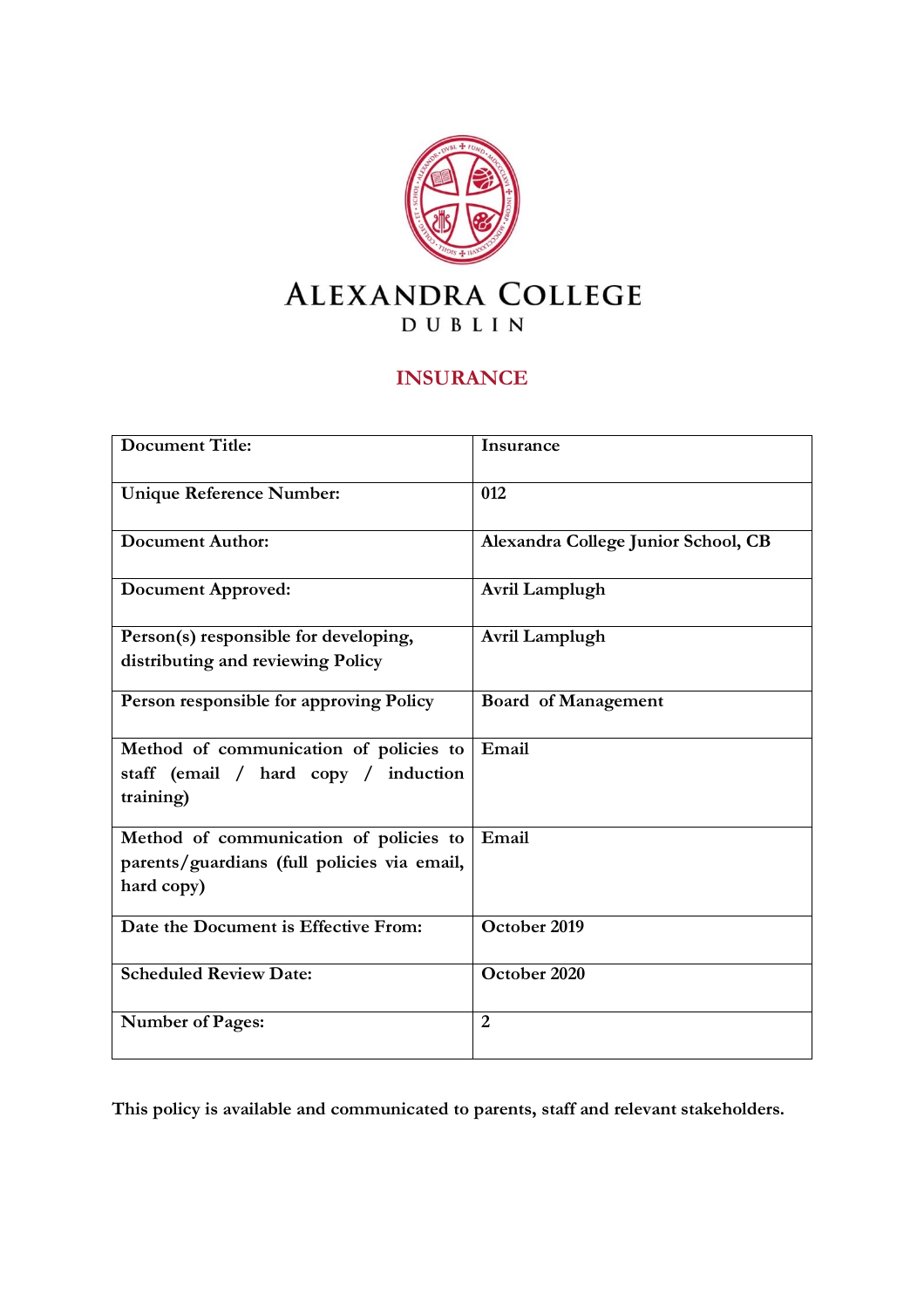**Relevant staff know the requirements and have a clear understanding of their roles and responsibilities in relation to this policy. Relevant staff have received training on this policy.** 

## **Statement of Intent:**

It is the policy of this Service to retain adequate insurance, evidenced by a current certificate of insurance relevant to the type of service being operated.

## **Insurance Cover**

The Service's insurance includes the following where appropriate:

- public liability insurance;
- insurance against fire and theft;
- buildings insurance;
- any other insurance requirements depending on the services provided as identified by the registered provider or the inspectorate.

## **Insurance Certificate**

- The insurance certificate for the Service is available and in date on inspection.
- The information provided on the relevant insurance certificate includes:
	- the contact details for the insurance provider;
	- the name and address of the Service insured;
	- the categories of insurance cover for the Service;
	- the number of children covered by insurance within the Service;
	- the start date and end date of current insurance cover.
- The number of children in the Service at any time does not exceed the number for which the insurance is provided.